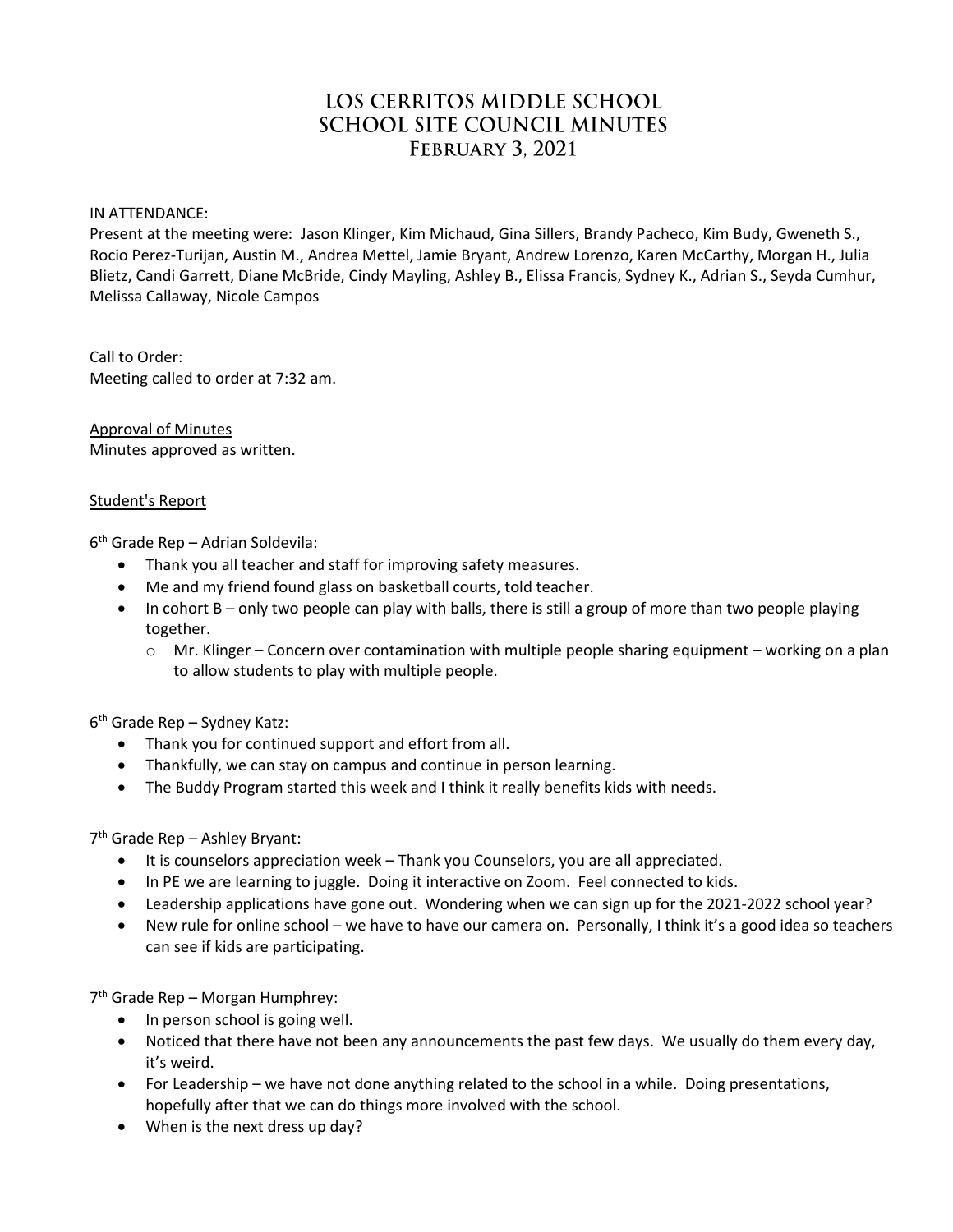Thank you for counselors for everything you do.

8 th Grade Rep – Gweneth Snowden:

- Safety measures I love that students are watched more. Supervisors are separating kids now.
- Classes are going well, people are used to the schedule. I really love in person learning.
- Some people are still not wearing masks correctly.
- Everyone is enjoying Mr. Klinger on his scooter.
- Love Wednesdays hope we keep these online Wednesdays get to see my friends and the whole class.

8 th Grade Rep – Austin Maziasz:

- Since we got back from winter break social distancing has improved greatly.
- Kids who walk to Vons they do not wear masks and distance.
	- $\circ$  Mrs. Michaud we got a call from security guard, so we walked up there. Cohort B is so much better!
- Had to do a makeup test yesterday saw that B cohort is so much better more spread out has 75 less kids.
- I was out for Covid protocol I felt the teachers did a really good job at communicating with me and giving me work to complete. Not all teachers were able to zoom me in to class. If I could zoom in it would be much better.

Counselor's Report – Karen McCarthy:

- Registration time thanks to Ms. Davis, we have moved all of our forms to Google Docs. No more paper.
- Incoming 6<sup>th</sup> graders sending out video presentations for them to watch in class on Feb. 11<sup>th</sup>. Then at 6pm that night we will have a YouTube live to explain the process.
- High school registration presentations:
	- $\circ$  TOHS will do a parent/student webinar on YouTube Live on Weds., Feb 17<sup>th</sup>.
	- $\circ$  WHS will do one on Feb. 18<sup>th</sup>.
	- $\circ$  Communication out to all 8<sup>th</sup> grade families probably next week with all the links and information. High Schools will record their presentations. Students can attend both presentations.
	- o WHS scheduling breakout sessions students show up at certain time to meet with their counselor. Be able to ask specific questions.
- High School forms on Google Docs. Jenna and I are available to assist students as well.
- On Feb. 24<sup>th</sup> we will be posting canvas card for  $7<sup>th</sup>$  and 8<sup>th</sup> grade registration will have a video and the google doc linked. Not sure about NPHS.
- Check out our counseling website for all of this information and more.
- Girl's Empowerment group is starting today. Have a wellness counselor (MFT Intern) that will be working with us. There will be eight sessions.
- Starting up a Resiliency Group for boys and girls will start in March.
- Buddy Program starting to reach out to families to inform them about this program. Available to Sped students with 504s.
- Working with D and F kids offering support, setting up conferences. Have many students who are failing across the board.
- Virtual Conference "Teens Kick Ash" an anti-smoking/drug conference. We are looking for kids to attend. Let us know. Have to be in B cohort.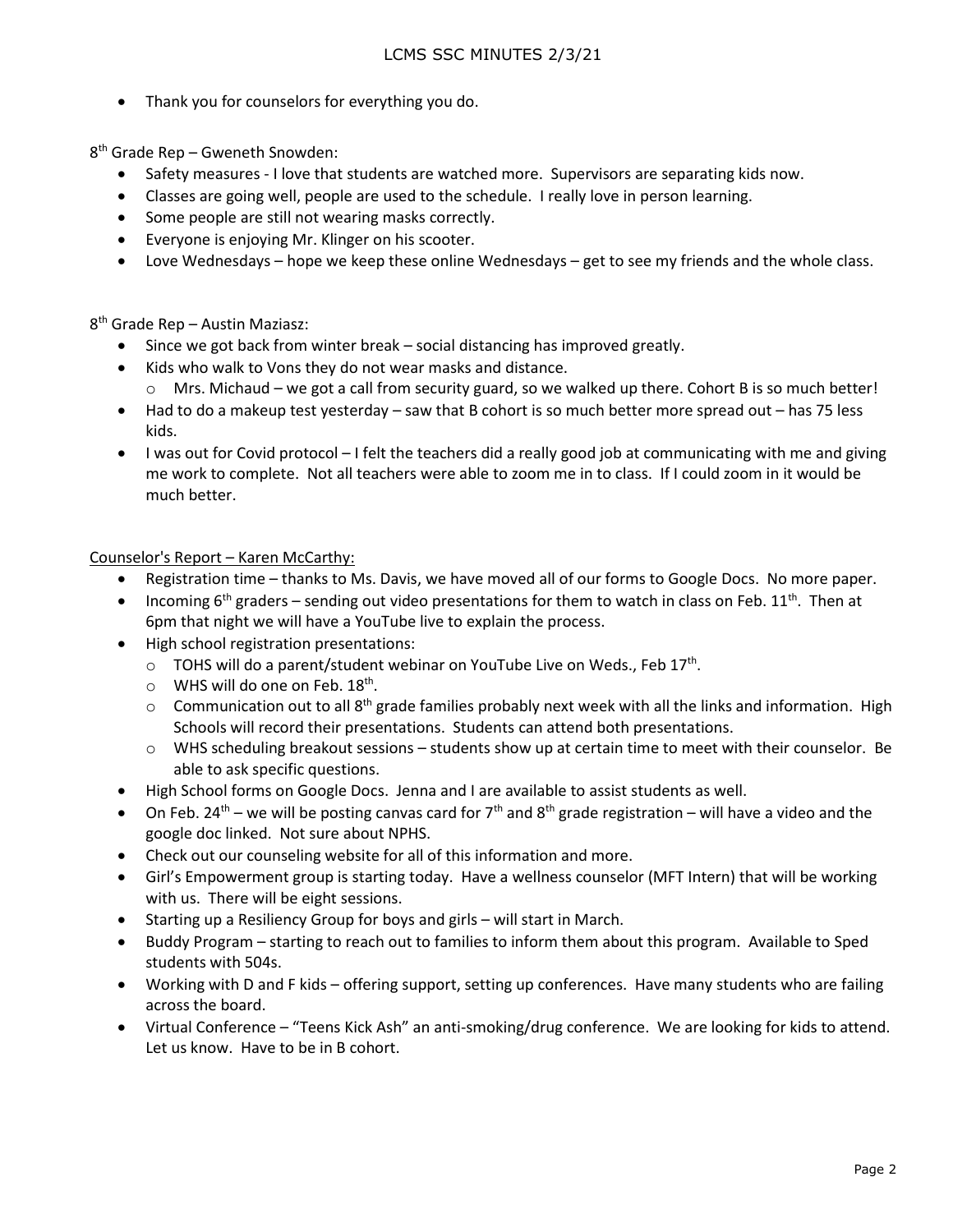# LCMS SSC MINUTES 2/3/21

## DAC Report – Cindy Mayling:

- **•** Last meeting was Jan.  $12^{th}$  bulk of meeting was discussing the return of HS students. Then shortly after the meeting, State intervened and students could not return to campus.
- Discussed LCAP and how that is progressing.
- Last nights' board meeting, there is still ongoing communication with the State and leadership feels optimistic that high school students will be on campus this year.

## SEDAC Report – Andrea Mettel:

- Standing Committees:
	- o Safety Committee members met with admins regarding the emergency plan. Revisiting it with special ed teachers to make sure it is adequate. Will meet in February with a plan to move forward.
	- o Curriculum Committee members met twice reviewing the Sex Ed and Health curriculum. Kenny Loo will attend this month's SEDAC meeting. He will provide update.
- $\bullet$  UACT they are holding a Special Education conference April 30<sup>th</sup> thru May 7<sup>th</sup>. Will be virtual and free to all UACT and CTA members. Teachers can get university credit.
- Park & Rec Therapeutic Rec Dept. the Winter Guide posted and many new programs added.
- TO Library opening again on the fourth back to virtual and curbside pick-up.
- Buddy Program HS student matched with Sped student. They meet over Zoom. Started on Monday at all the high schools are participating. Saw the excitement on both ends. Everyone is really excited about the program.
- $\bullet$  Site Rep Successes
	- o Acacia had multiple SPSA planning meetings.
	- o Aspen the Special Day Class teacher has been doing a combo class where kids are in person and kids who are remote are now in class at the same time.
	- o Be Me Program families feel that the time on campus is too short.
	- $\circ$  TOHS Unified Sports Chapter all senior unified sport athletes awarded varsity letters.
	- $\circ$  Director of Special Education, Erika Johnson, reviewed the improved LRE data indicators from the state – seen positive movement over past 3 years, still need a lot more movement.
	- $\circ$  Got new indicators from the state seen positive movement over past 3 years, still need a lot more movement.
	- $\circ$  Equity Task Force presentation last week three members attended the meeting and shared personal experience in school district.
	- o Title One presentation
	- $\circ$  English Learners Services Coordinator presentation make sure that all children have fair and equal opportunity to obtain good education. Success with attendance and more parent involvement. Eight workshops that are 3 hours long teaching parents how to use technology.

## GATE Report – Julia Blietz:

- $\bullet$  Last meeting on was on Jan.  $8^{\text{th}}$ .
- Main news GATE testing has been pushed back to March.
- $\bullet$  Stephanie Caswell reported there were 78 referrals for grades 4 8. No HS referrals. Paperwork for referrals processed now.
- Dr. Miller did a presentation in late January on the Executive Function. Mental health support for students and families is very much needed at this time.
- Mental health support lines available in the district. Students and families can report anonymously if they feel unsafe.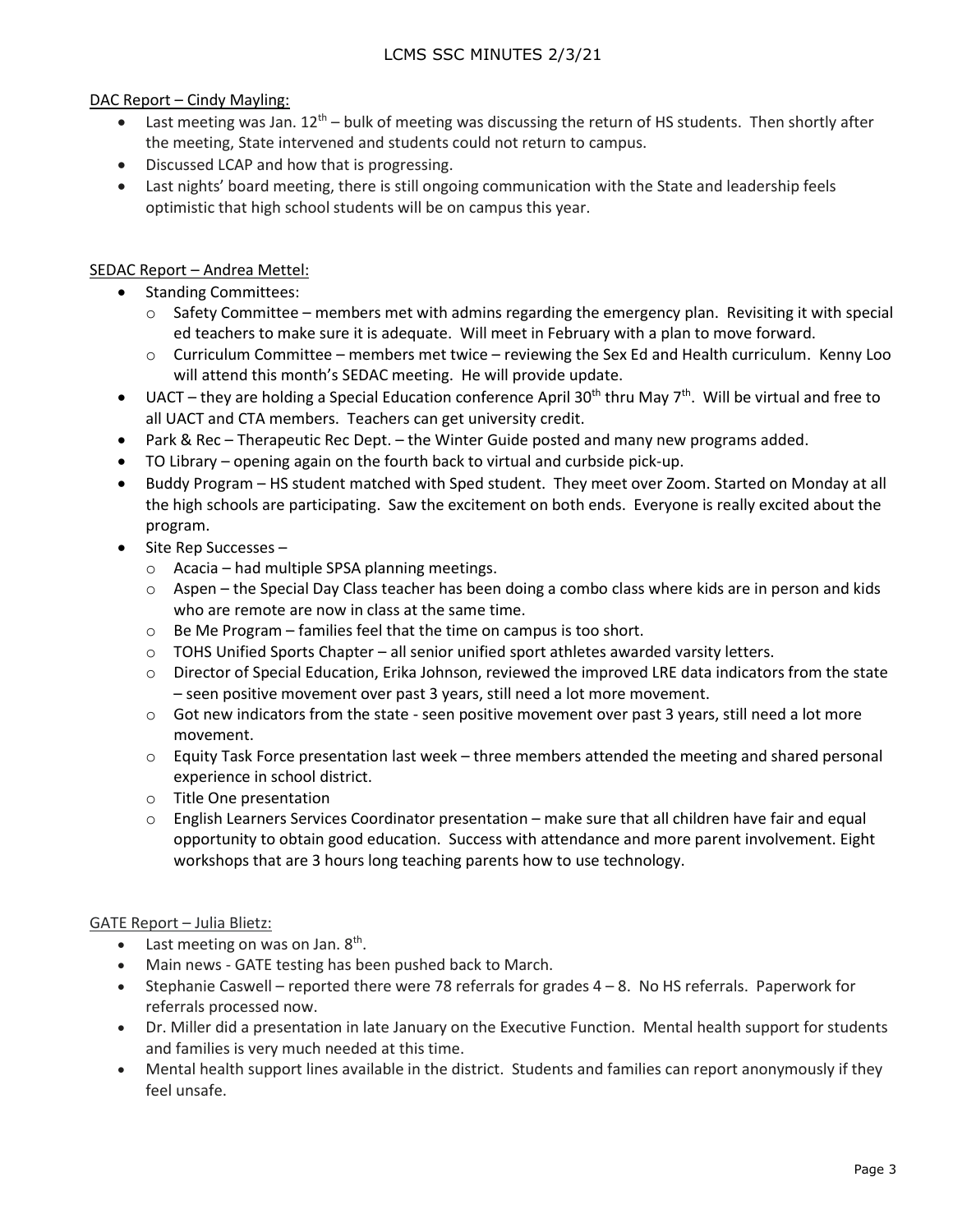LCMS – having a GATE activity – Ms. Bartlett and Mrs. Michaud organizing – Stranger Things themed – "trapped in the upside down" activity on Feb. 18<sup>th</sup> at 5pm via Zoom. Email will come from Mrs. Michaud for students to register.

## ELAC/DELAC Report – Rocio Perez-Turijan:

- DELAC meeting was Jan. 26th. There were three important points.
	- o COVID-19, Safety\Risk Management Director, Gary Bradbury talked in the website CVUSD COVID-19 Dashboard you can find the updates that will continue to be made regarding the Covid-19 as well as the evaluations of the schools where a positive student is detected. Health measures will continue to be carried out at each school and each cohort.
	- $\circ$  Health Education Update, Instructional Services Department. This update is only physical. On the website you can review the videos.
	- $\circ$  LCAP, The Instructional Services team. DELAC members had the opportunity to provide input and feedback on the development of the 2021-2024.
	- o Next meeting will be Feb. 23rd.
- ELAC meeting it was January 27th. There were 20 attendees.
	- o Florina Moreno shared his experiences during his professional growth and tips to get ahead.
	- o Brenda Rachels (Breakthrough) talked about the resources that are in Conejo Valley.
	- o Lisa Lucore talked about strategies to improve and be successful.
	- o Mrs. Pacheco talked about evaluation reading, LCAP and CAASP.
	- o Next meeting will be April 21st.

## PSTA Report – Mellissa Callaway:

- Fundraising on Feb.  $9^{th}$  and  $10^{th}$  LC family who owns Fusion Grill is hosting a restaurant night. 20% of proceeds will go to LC PTSA.
- Amazon Smiles, box tops and School Cents to earn money as well.
- School Cents at the Oaks offering 3 pts per dollar spent. Go to ShoptheOaks.com.
- Thank you Counselors for all your dedication and work.
- Mr. Klinger and Melissa are both on nominating committee Always looking for parents to serve on the executive board. We have amazing 8<sup>th</sup> grade parents who are leaving. We have positions to fill.

## Boys & Girls Club Report – Andrew Lorenzo:

- Shout out to Suzie and team in cafeteria feeding B&G club every day. Kids appreciate it.
- Doing enrichment program every day. Kids are very engaged.
- SEL skills Teaching kids about social awareness and self-management. Trying to manage stress.
- Shout out to teachers and counselors we have two students who are amazing leaders here at the club (Valeria Jimenez and Ella Tucker).
- We miss our middle schoolers here. We have spots available.

## Principal's Report – Jason Klinger:

Mrs. Michaud –

- Had a dress up day COTY day leadership classes put out. Events are placed on Canvas dashboard.
- Next week on Monday will start advertising Valentine's day dress up. Try to do week of.
- Builders Club Ella Neale 8<sup>th</sup> grade who is Builders Club president working with Sherill Hyink and Kiwanis Club – meeting every Wednesday – doing different projects.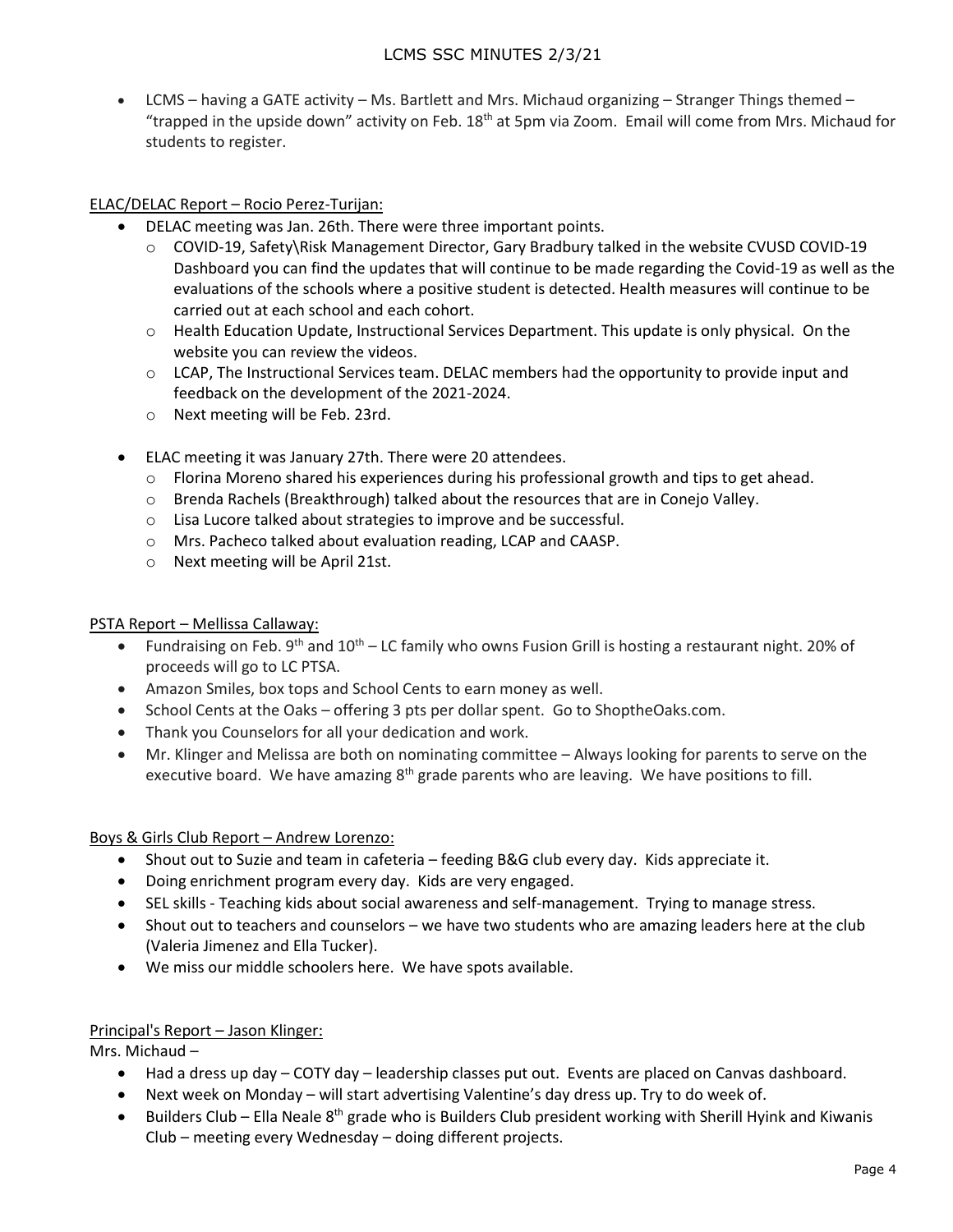## LCMS SSC MINUTES 2/3/21

- Announcements not happening because PA wasn't working then forgot in the afternoon.
- This month is Black History Month put together slides for classes to share. Each student will get a bio of a famous black person in history. Doing quotes in morning announcement. We chose Wednesdays to get the info out.
- Feb. 17<sup>th</sup> World Kindness Day teachers kicking off 30 days of kindness challenge. Done only on school days. Each day there will be a post of a new challenge.
- Email checking reminder on canvas and hopefully is working students seem to be checking emails.
- Counseling Week admins are treating them to treats. Every day we will do something to celebrate them.

Mrs. Pacheco –

- ELD students have to take the LPAC for the first time, we get to set our own calendar for LPAC testing. Working to not overlap with CAASPP testing.
- CAASPP will be taking place after spring break. ELA portion was shortened. Trying to figure out how long it will take students to complete the test. Have issues with students who don't finish or need to do the makeup. Test will all be done online. Online for the last 5 years. Trying to work with Remote students as well.
- Addressing student concerns. Constantly reminding kids about safety reminders. We are out monitoring students and following protocols.

Mr. Klinger –

- Thank you to students for report. We need more SDAC members (some aren't showing up not our LC students).
- Health and Safety we are doing everything we can. They are putting ionization units in portables today. Supposed to sanitize the classrooms.
- Office Manager retired have six highly qualified candidates. Will notify the candidate soon.
- We still do not have a nurse. The District gave us a procedure nurse and someone from an outside clinic.
- Excited to have our Band finally able to play outside. Mr. Blake wants to do a performance. Klinger will work on how to do an outdoor concert.
- Measure I project is up and going. Fifteen bids have been put in for project. Construction should start April  $1^{st}$ . Windows will go in in the summer.
- 6th grade parents got email about previewing the Human Growth and Development video. Trying to figure out how to do that with remote students.
- Trimester 3 is approaching which means students have a chance to change their status on campus or going remote. First communication will go out today or tomorrow to let parents know that the window is open to change for Trimester 3. Deadline is Feb.  $11<sup>th</sup>$  to let the school know.
- Mrs. Pacheco did a master schedule audit of how many seats we have in each cohorts. Will not be able to accommodate every request to come back. Have to keep students at 15/16 per classroom. Families will be notified by March 4<sup>th</sup>.
- Biggest challenge is zooming for students who are out on quarantine. We had a lot of work to set up technology. If teacher was right in front of cameras students could hear, but when they walk away students on zoom cannot hear. So ordering more microphones. Students need to see what teacher is doing on the board and hear what the teacher is talking about.
- Now when we get exposure or positive list we send calendar invites to teachers letting them know who they need to zoom in.
- Questions
	- $\circ$  Elissa growth and development films realized that our 7<sup>th</sup> graders didn't see the videos due to the closure last year. Will those students be able to see videos?
		- Mr. Klinger said he is not sure, will find out. Possibly send the film via a link to parents.
	- $\circ$  Andrea can you clarify if there is Sex Ed curriculum that will be taught for 7<sup>th</sup> and 8<sup>th</sup> graders?
		- It is still required curriculum for  $7<sup>th</sup>$  grade.